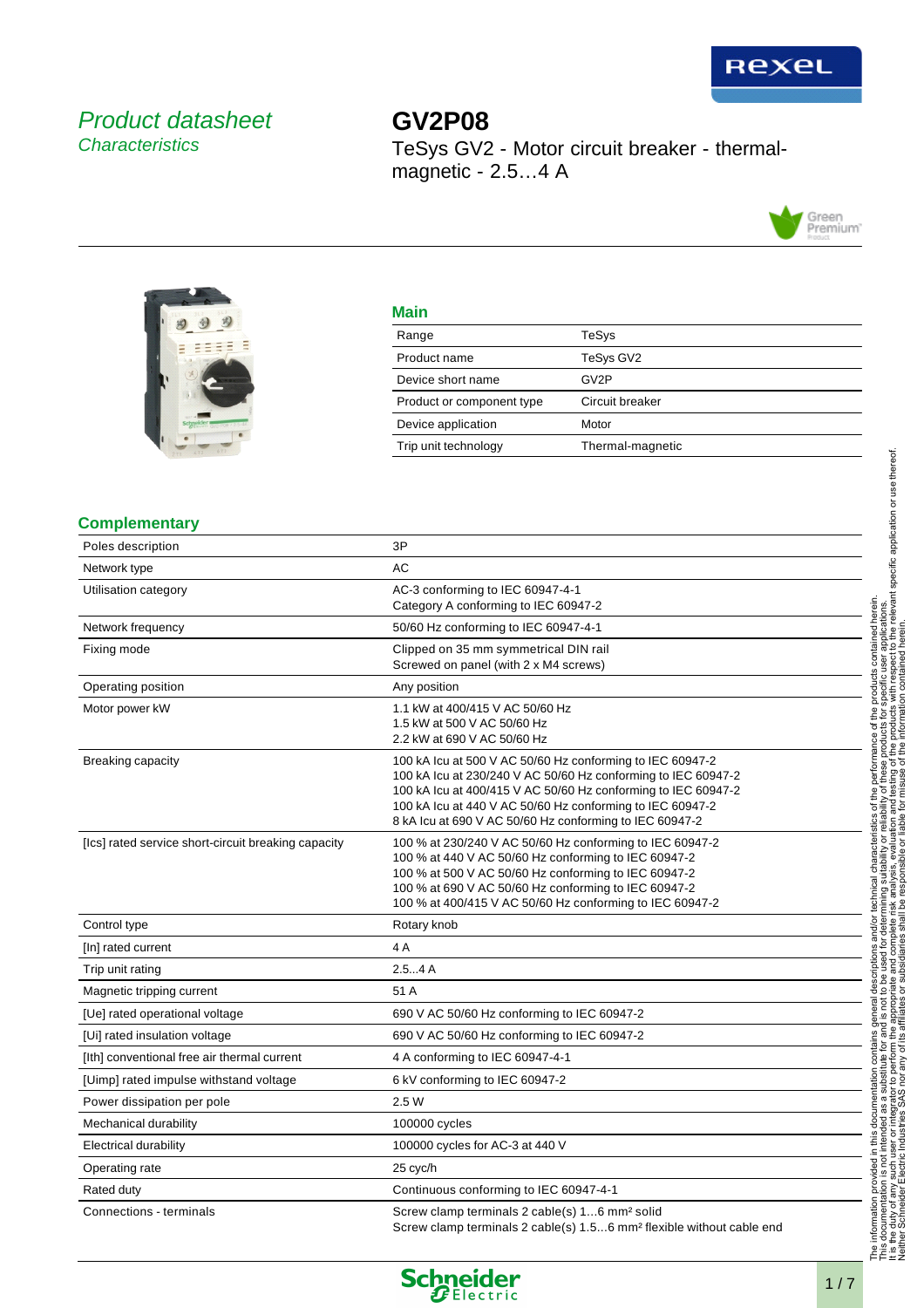|                           | Screw clamp terminals 2 cable(s) 14 mm <sup>2</sup> flexible with cable end |  |  |
|---------------------------|-----------------------------------------------------------------------------|--|--|
| Tightening torque         | 1.7 N.m on screw clamp terminals                                            |  |  |
| Suitability for isolation | Yes conforming to IEC 60947-1                                               |  |  |
| Phase failure sensitivity | Yes conforming to IEC 60947-4-1                                             |  |  |
| Height                    | 89 mm                                                                       |  |  |
| Width                     | 45 mm                                                                       |  |  |
| Depth                     | 97 mm                                                                       |  |  |

#### **Environment**

| standards                             | EN 60204<br>IEC 60947-1<br>IEC 60947-2<br>IEC 60947-4-1<br>NF C 63-120<br>NF C 63-650<br>NF C 79-130<br><b>UL 508</b><br><b>VDE 0113</b><br><b>VDE 0660</b><br><b>CSA C22.2</b> |
|---------------------------------------|---------------------------------------------------------------------------------------------------------------------------------------------------------------------------------|
| product certifications                | <b>ATEX</b><br><b>BV</b><br>CCC<br><b>CSA</b><br><b>DNV</b><br>EZU<br>GL<br>LROS (Lloyds register of shipping)<br><b>RINA</b><br><b>TSE</b><br>UL<br>UL 508 type E<br>EAC       |
| protective treatment                  | <b>TH</b>                                                                                                                                                                       |
| IP degree of protection               | IP20 conforming to IEC 60529                                                                                                                                                    |
| IK degree of protection               | IK04                                                                                                                                                                            |
| ambient air temperature for operation | $-2060 °C$                                                                                                                                                                      |
| ambient air temperature for storage   | $-4080 °C$                                                                                                                                                                      |
| fire resistance                       | 960 °C conforming to IEC 60695-2-1                                                                                                                                              |
| operating altitude                    | 2000 m                                                                                                                                                                          |

## **Offer Sustainability**

| Sustainable offer status         | Green Premium product                                                 |
|----------------------------------|-----------------------------------------------------------------------|
| RoHS (date code: YYWW)           | Compliant - since 0631 - Schneider Electric declaration of conformity |
| <b>REACh</b>                     | Reference contains SVHC above the threshold                           |
| Product environmental profile    | Available                                                             |
| Product end of life instructions | Need no specific recycling operations                                 |

### **Thermal-Magnetic Tripping Curves for GV2ME and GV2P**

**Average Operating Times at 20 °C Related to Multiples of the Setting Current**

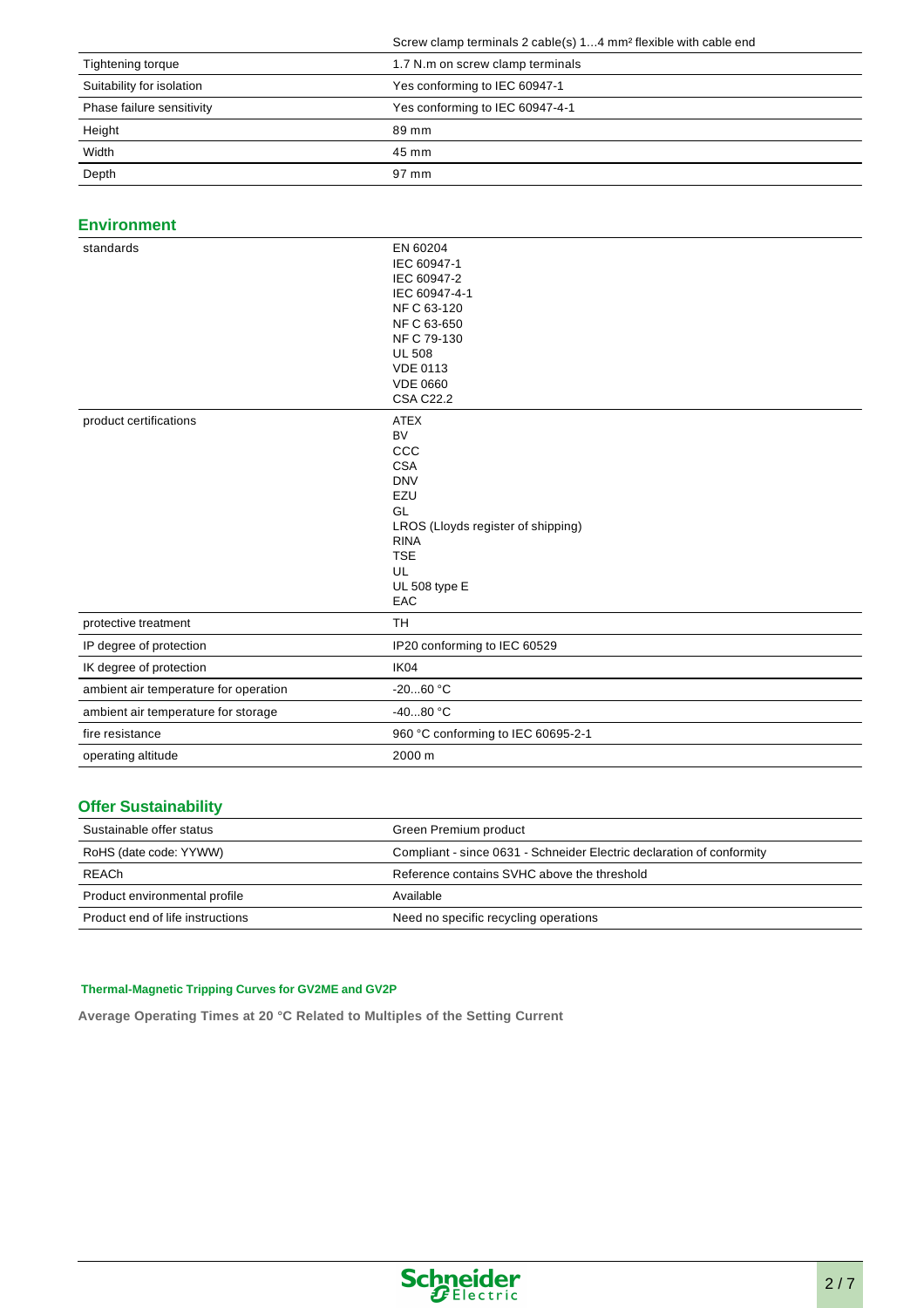

**1** 3 poles from cold state

**2** 2 poles from cold state

**3** 3 poles from hot state

#### **Current Limitation on Short-Circuit for GV2ME and GV2P (3-Phase 400/415 V))**

#### **Dynamic Stress**

I peak = f (prospective Isc) at 1.05 Ue = 435 V

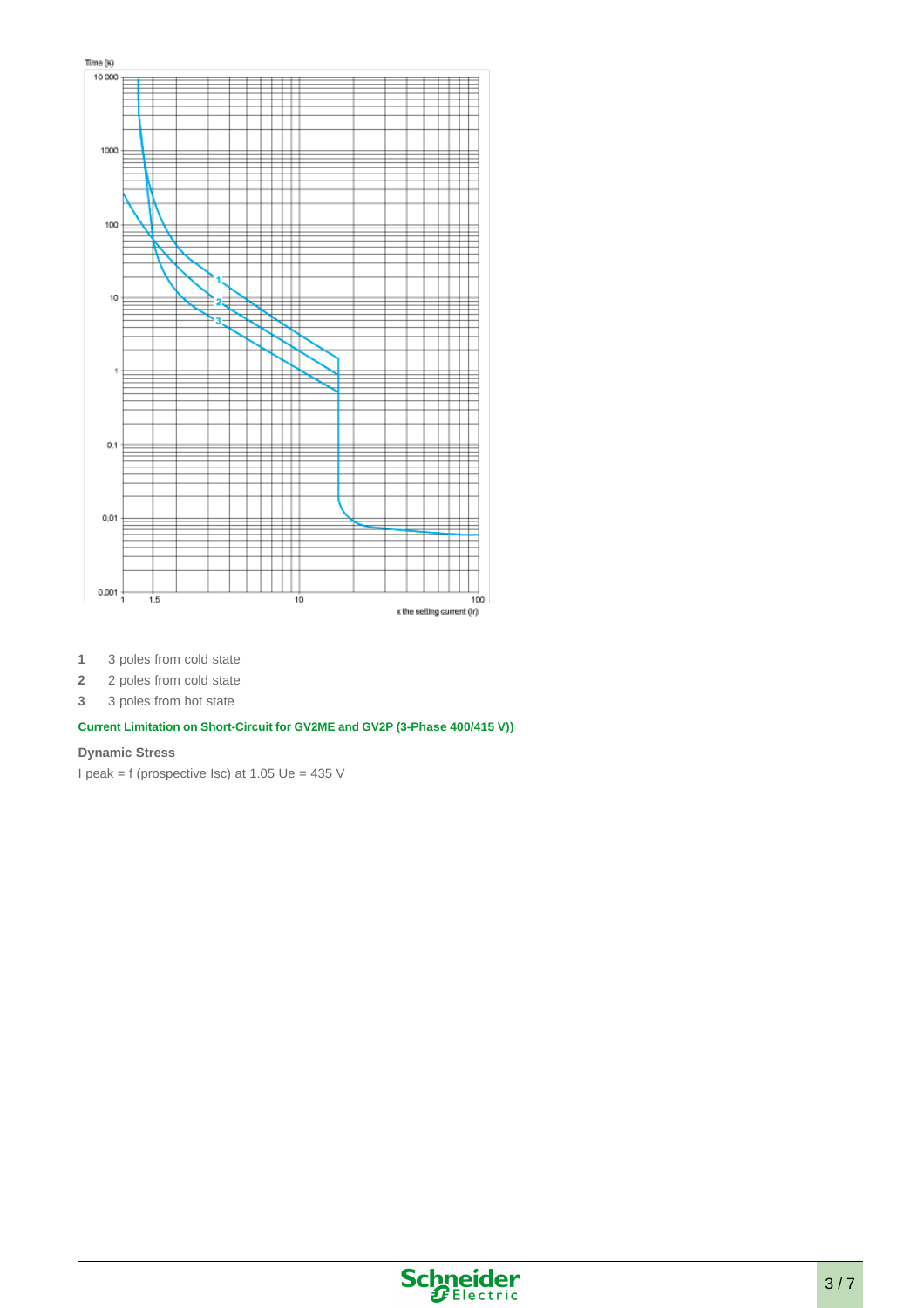

- Maximum peak current
- 24-32 A
- 20-25 A
- 17-23 A
- 13-18 A
- 9-14 A
- 6-10 A
- 4-6.3 A
- 2.5-4 A
- 1.6-2.5 A
- 1-1.6 A
- Limit of rated ultimate breaking capacity on short-circuit of GV2ME (14, 18, 23, and 25 A ratings).

#### **Thermal Limit on Short-Circuit for GV2P**

#### **Thermal Limit in kA2s in the Magnetic Operating Zone**

Sum of  $I^2$ dt = f (prospective Isc) at 1.05 Ue = 435 V

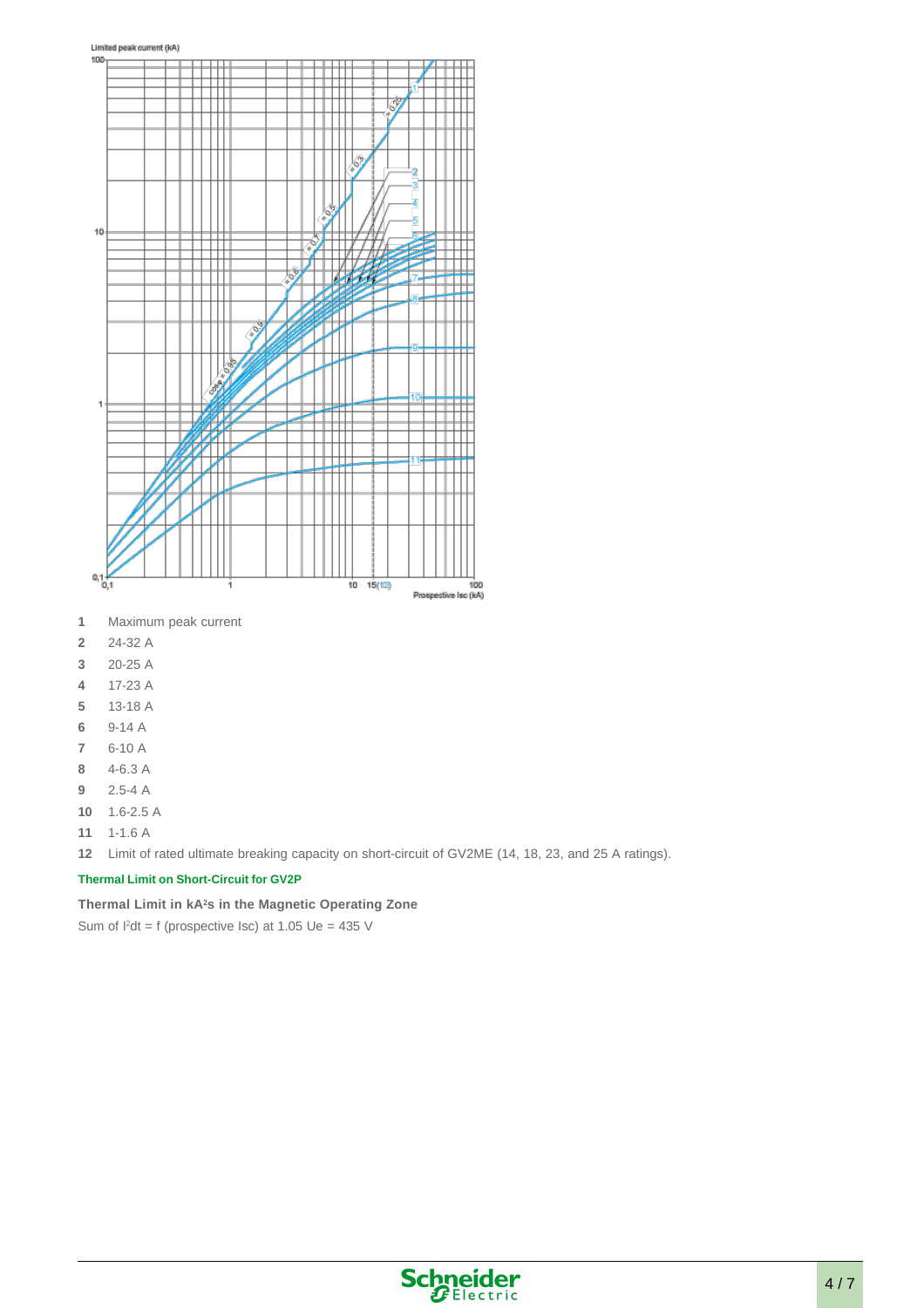



- 24-32 A
- 20-25 A
- 17-23 A
- 13-18 A
- 9-14 A
- 6-10 A
- 4-6.3 A
- 2.5-4 A
- 1.6-2.5 A
- 1-1.6 A

#### **GV2P**

On rail AM1 DE200, ED200 (35 x 15)



Panel mounted



On pre-slotted plate AM1 PA

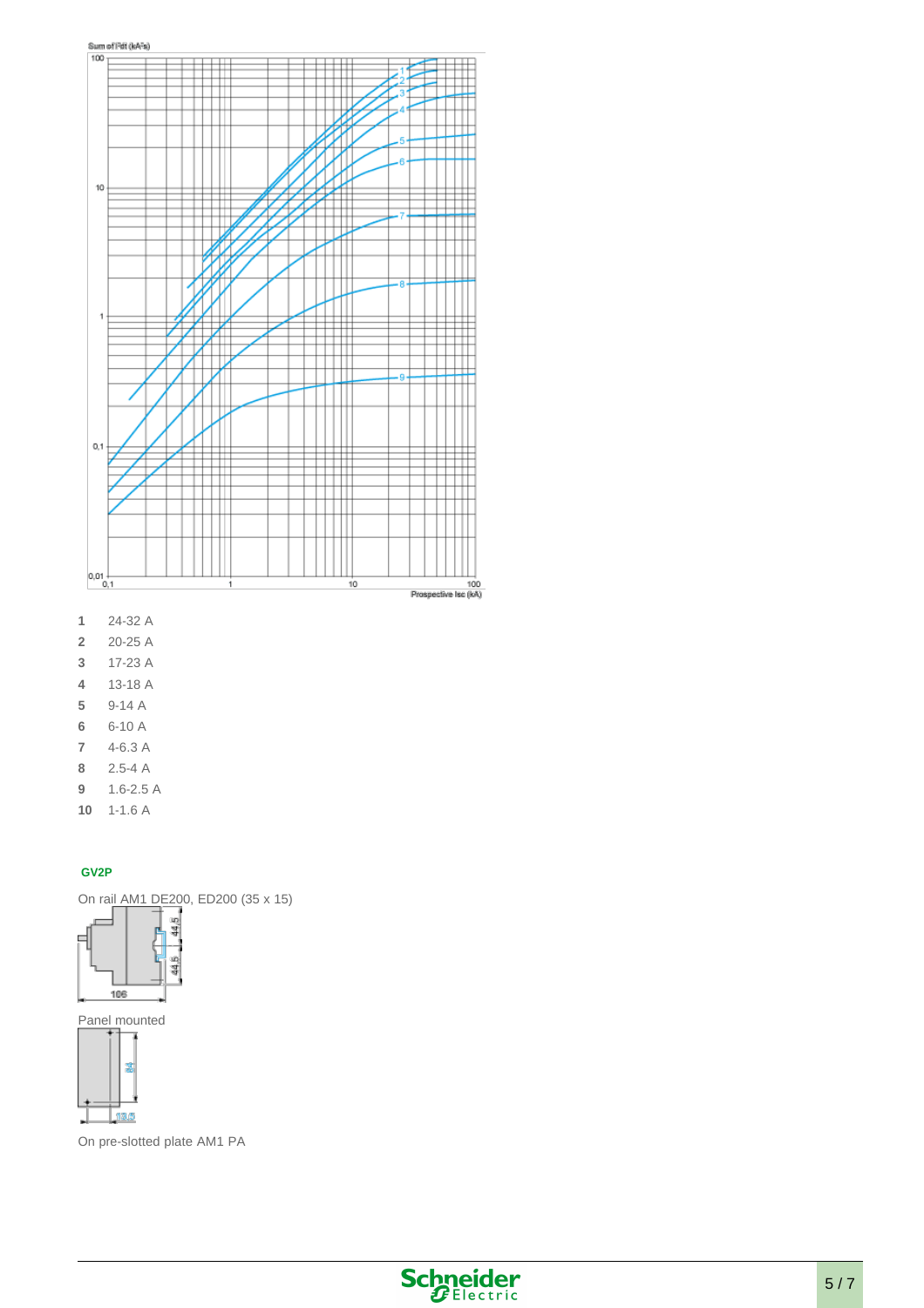

Adapter plate GK2AF01



Combination GV2P + TeSys d contactor



| $GV2P +$       | LC1D09D18 | LC1D25 and D32 |
|----------------|-----------|----------------|
| b              | 176.4     | 186.8          |
| c <sub>1</sub> | 100.1     | 106.4          |
| C              | 105.6     | 111.9          |
| d1             | 95        | 95             |
|                | 100.5     | 100.5          |

#### **Mounting**

**Mounting of External Operator GV2APN01, GV2APN02 or GV2APN04 for Motor Circuit Breakers GV2P**



Door cut-out



**(1)** For IP65 only.

**Mounting of External Operator GVAPH02 for Motor Circuit Breakers GV2P**